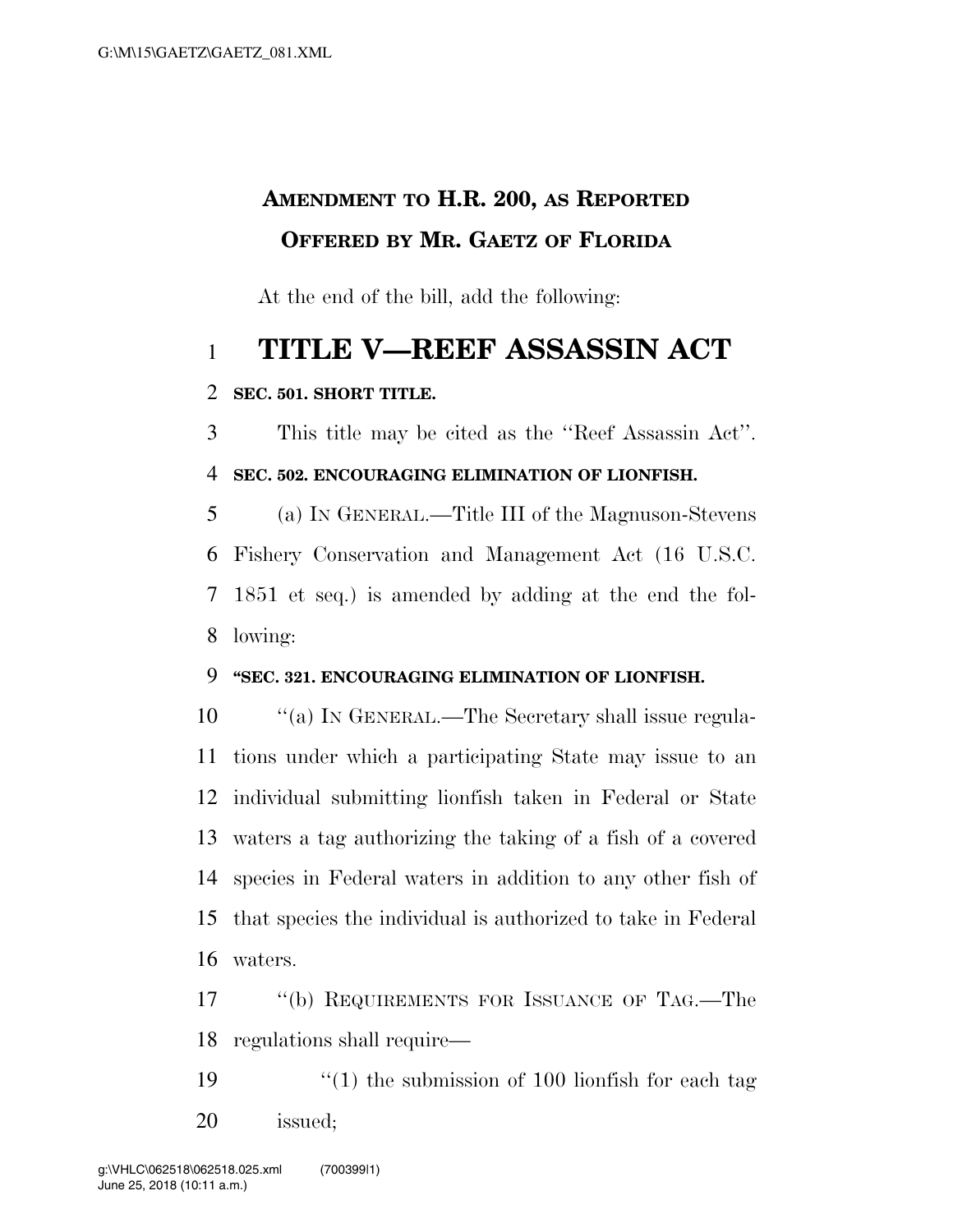| $\mathbf{1}$   | $\cdot\cdot(2)$ that lionfish taken in State waters must be   |
|----------------|---------------------------------------------------------------|
| $\overline{2}$ | taken by an individual holding a valid license to en-         |
| 3              | gage in such fishing issued under the laws of such            |
| $\overline{4}$ | State; and                                                    |
| 5              | $\cdot\cdot$ (3) that each lionfish shall be submitted by re- |
| 6              | moving the tail, placing it in a resealable plastic bag,      |
| 7              | and submitting such bag to a participating State be-          |
| 8              | fore the tail has significantly deteriorated.                 |
| 9              | "(c) NO LIMITATION ON NUMBER OF TAGS.—The                     |
| 10             | regulations shall not limit the number of tags that may       |
| 11             | be issued to an individual.                                   |
| 12             | "(d) USE OF TAGS.—The regulations shall provide               |
| 13             | that a tag issued under the regulations—                      |
| 14             | $\lq(1)$ shall be valid for the 5-year period begin-          |
| 15             | ning on the date it is issued;                                |
| 16             | $\lq(2)$ shall authorize only the recreational or             |
| 17             | commercial taking of a fish that complies with any            |
| 18             | size limit that otherwise applies to fishing for such         |
| 19             | fish in the waters in which it is taken;                      |
| 20             | $\cdot$ (3) shall authorize such taking without regard        |
| 21             | to any seasonal limitation that otherwise applies to          |
| 22             | the species of fish taken;                                    |
| 23             | $\cdot$ (4) shall authorize—                                  |
| 24             | $\lq\lq$ the transfer of tags to any other per-               |
| 25             | son; and                                                      |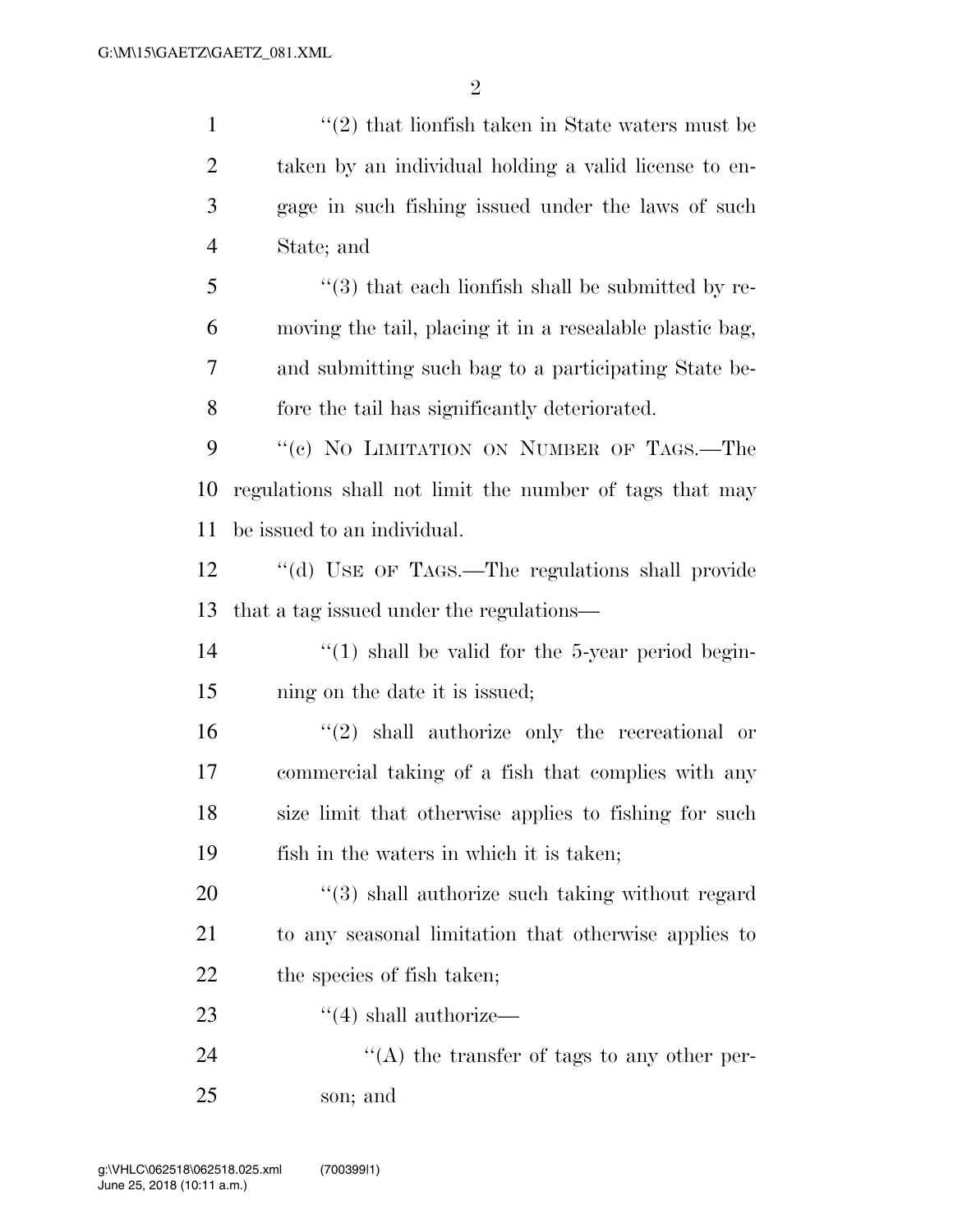| $\mathbf{1}$   | $\lq\lq$ use of transferred tags in the same             |
|----------------|----------------------------------------------------------|
| $\overline{2}$ | manner as such tags may be used by the person            |
| 3              | to whom the tags were issued; and                        |
| $\overline{4}$ | $\cdot\cdot$ (5) shall require that any fish taken under |
| 5              | such tag outside any seasonal limitation that other-     |
| 6              | wise applies to such fish must have the tag fastened     |
| 7              | between the mouth and gill before being placed in        |
| 8              | any cooler.                                              |
| 9              | "(e) APPROVAL OF STATE TO PARTICIPATE.-                  |
| 10             | "(1) CONDITIONS.—The regulations shall re-               |
| 11             | quire that as a condition of approving a State to        |
| 12             | issue tags under this section the Secretary shall re-    |
| 13             | quire the State to designate a repository for lionfish   |
| 14             | submitted for such tags.                                 |
| 15             | "(2) PROVISION OF FREEZER.—The Secretary                 |
| 16             | shall provide to each participating State freezers in    |
| 17             | which to store submitted lionfish, at a cost of not      |
| 18             | more than \$500 for each freezer.                        |
| 19             | "(f) ADDITIONAL REQUIREMENTS.—The Secretary              |
| 20             | shall—                                                   |
| 21             | $"(1)$ encourage participating States to use ex-         |
| 22             | isting infrastructure and staff or volunteers to con-    |
| 23             | duct the State's program under this section;             |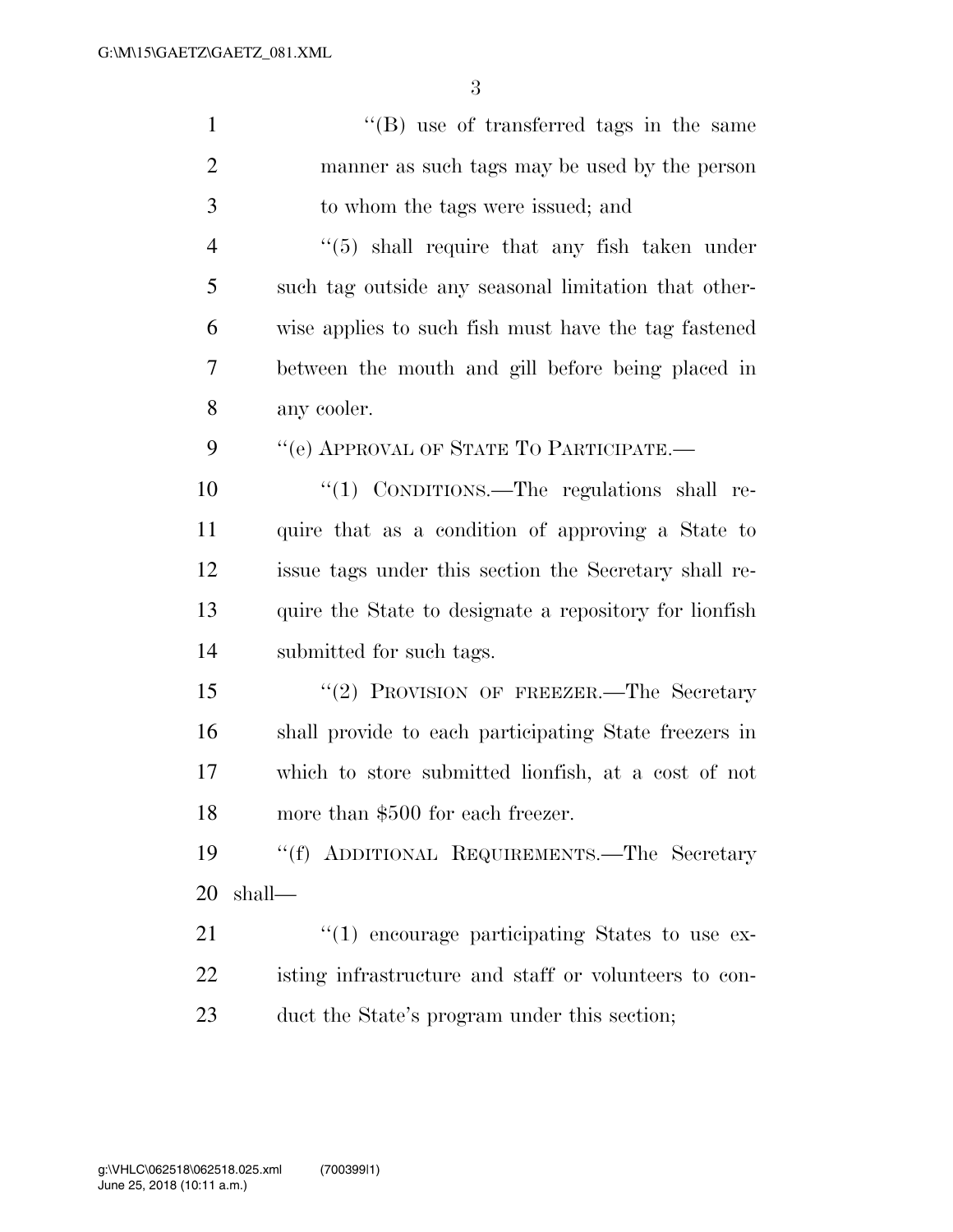| $\mathbf{1}$   | $(2)$ include on the webpage of the National           |
|----------------|--------------------------------------------------------|
| $\overline{2}$ | Marine Fisheries Service information about the pro-    |
| 3              | gram under this section; and                           |
| $\overline{4}$ | "(3) encourage State and local governments to          |
| 5              | work with retailers and distributors to advance the    |
| 6              | purchasing and consumption of lionfish.                |
| 7              | "(g) OTHER PROVISIONS NOT AFFECTED.                    |
| 8              | "(1) IN GENERAL.—This section—                         |
| 9              | $\lq\lq$ is intended to protect species of fish        |
| 10             | that are native to waters of the United States         |
| 11             | or the exclusive economic zone; and                    |
| 12             | $\lq\lq$ (B) shall not be construed to constrain       |
| 13             | any fishery, fishing quota, or fishing allocation.     |
| 14             | (2)<br>LIMITATION ON CONSIDERATION<br>OF               |
| 15             | TAGS.—This section and tags issued or authorized to    |
| 16             | be issued under this section shall not be considered   |
| 17             | in any determination of fishing levels, quotas, or al- |
| 18             | locations.                                             |
| 19             | "(h) DEFINITION.—In this section—                      |
| 20             | $\cdot$ (1) the term 'covered fish'—                   |
| 21             | "(A) except as provided in subparagraph                |
| 22             | (B),<br>red snapper, gag grouper,<br>means             |
| 23             | triggerfish, amberjack; and                            |
| 24             | "(B) does not include any species included             |
| 25             | in a list of endangered species or threatened          |